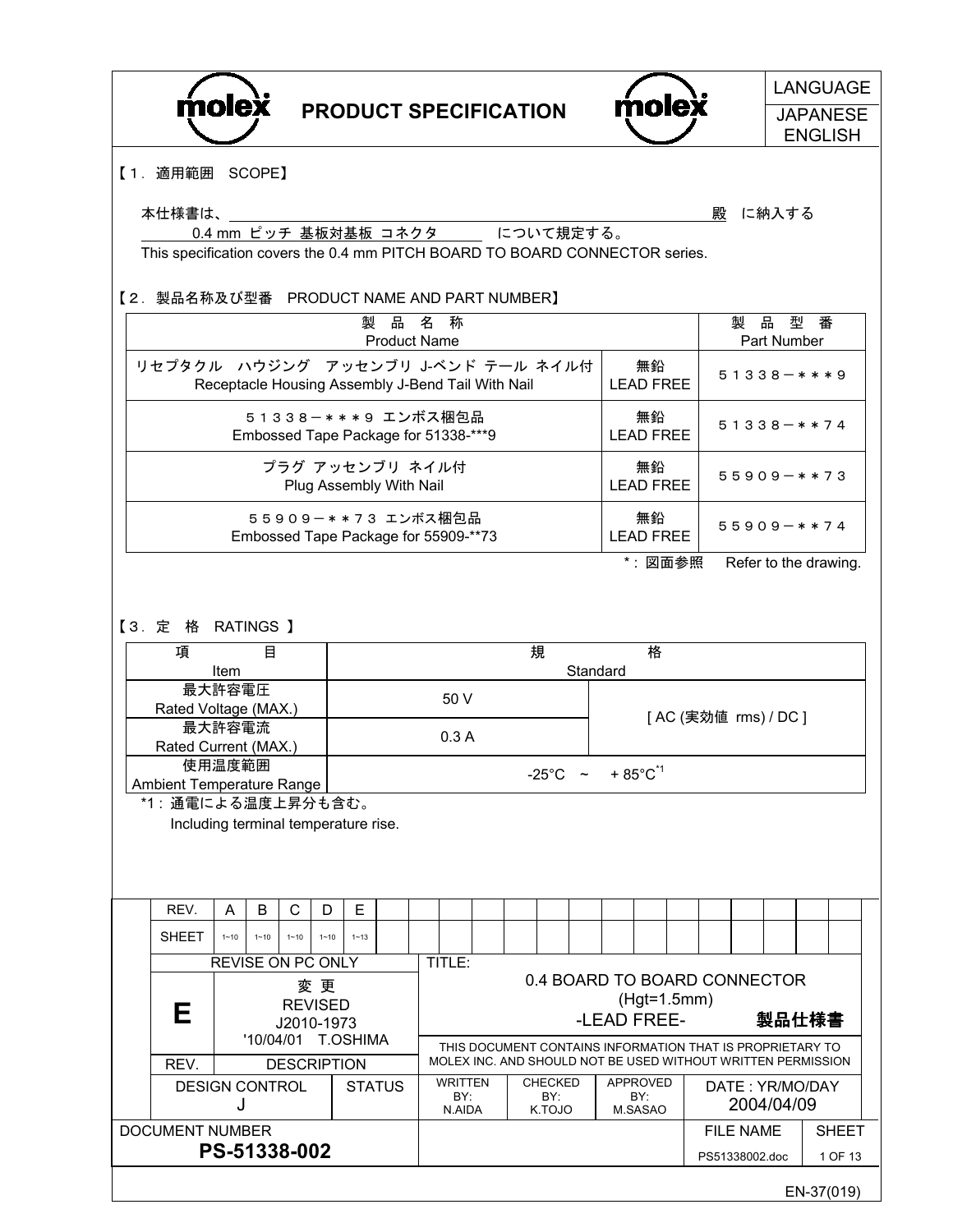



**Molex** LANGUAGE **JAPANESE** ENGLISH

### 【4.性 能 PERFORMANCE 】

## 1-1. 電気的性能 Electrical Performance

|             | 目<br>項                                 | 件<br>条                                                                                                                                                                                                                                                  | 規<br>格                 |
|-------------|----------------------------------------|---------------------------------------------------------------------------------------------------------------------------------------------------------------------------------------------------------------------------------------------------------|------------------------|
|             | Item                                   | <b>Test Condition</b>                                                                                                                                                                                                                                   | Requirement            |
| $4 - 1 - 1$ | 接触抵抗<br>Contact<br>Resistance          | コネクタを嵌合させ、開放電圧 20mV以下、短絡電流<br>10mA にて測定する。<br>(JIS C5402 5.4)<br>Mate connectors and measured by dry circuit,<br>20mV MAX., 10mA.<br>(JIS C5402 5.4)                                                                                                    | 40 milliohm MAX.       |
| $4 - 1 - 2$ | 絶縁抵抗<br>Insulation<br>Resistance       | コネクタを嵌合させ、隣接するターミナル間及び<br>ターミナル、アース間に、DC 250V を印加し測定する。<br>(JIS C5402 5.2/MIL-STD-202 試験法 302)<br>Mate connectors and apply 250V DC between adjacent<br>terminal or ground.<br>(JIS C5402 5.2/MIL-STD-202 Method 302)                                   | 100 Megohm MIN.        |
| $4 - 1 - 3$ | 耐 電 圧<br><b>Dielectric</b><br>Strength | コネクタを嵌合させ、隣接するターミナル間及び<br>ターミナル、アース間に、AC(rms) 250V (実効値) を<br>1分間 印加する。<br>(JIS C5402 5.1/MIL-STD-202 試験法 301)<br>Mate connectors and apply 250V AC(rms) for 1 minute<br>between adjacent terminal or ground.<br>(JIS C5402 5.1/MIL-STD-202 Method 301) | 異状なきこと<br>No Breakdown |

#### 4-2. 機械的性能 Mechanical Performance

|             | 項<br>目                                                   | 条<br>件                                                                                                                                                      | 規<br>格                        |
|-------------|----------------------------------------------------------|-------------------------------------------------------------------------------------------------------------------------------------------------------------|-------------------------------|
|             | Item                                                     | <b>Test Condition</b>                                                                                                                                       | Requirement                   |
| $4 - 2 - 1$ | 挿入力及び抜去力<br>Insertion and<br>Withdrawal Force            | 毎分 25±3mm の速さで挿入、抜去を行う。<br>Insert and withdraw connectors at the speed rate of<br>$25\pm3$ mm/minute.                                                       | 第6項参照<br>Refer to paragraph 6 |
| $4 - 2 - 2$ | ターミナル保持力<br>Terminal / Housing<br><b>Retention Force</b> | ハウジングに装着されたターミナルを<br>毎分 25±3mm の速さで引張る。<br>Apply axial pull out force at the speed rate of<br>$25±3$ mm/minute on the terminal assembled in the<br>housing. | 0.49N {0.05 kgf} MIN.         |

|                                 |      | REVISE ON PC ONLY                                           | TITLE:                                                                                                                  |                              |                         |  |
|---------------------------------|------|-------------------------------------------------------------|-------------------------------------------------------------------------------------------------------------------------|------------------------------|-------------------------|--|
|                                 |      | 変更<br><b>REVISED</b><br>J2010-1973<br>T.OSHIMA<br>'10/04/01 | 0.4 BOARD TO BOARD CONNECTOR<br>(Hgt=1.5mm)<br>-LEAD FREE-<br>THIS DOCUMENT CONTAINS INFORMATION THAT IS PROPRIETARY TO | 製品仕様書                        |                         |  |
|                                 | REV. | <b>DESCRIPTION</b>                                          | MOLEX INC. AND SHOULD NOT BE USED WITHOUT WRITTEN PERMISSION                                                            |                              |                         |  |
| DOCUMENT NUMBER<br>PS-51338-002 |      |                                                             |                                                                                                                         | FII F NAME<br>PS51338002.doc | <b>SHEFT</b><br>2 OF 13 |  |
|                                 |      |                                                             |                                                                                                                         |                              |                         |  |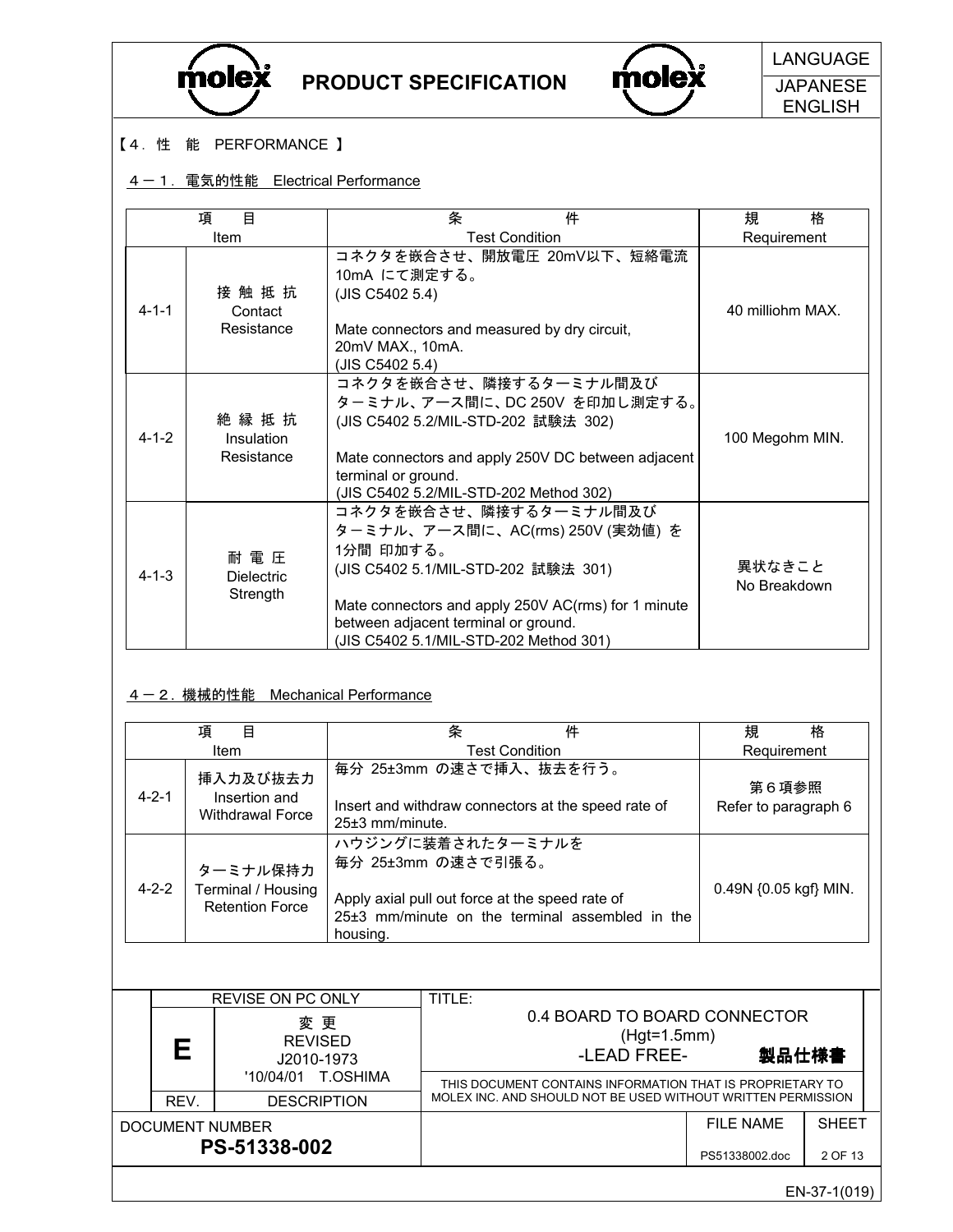



**JAPANESE** ENGLISH

|  |                                                           |                                                |                                                                                                                      | 4-3. そ の 他 Environmental Performance and Others                                 |                                                       |                    |                         |         |
|--|-----------------------------------------------------------|------------------------------------------------|----------------------------------------------------------------------------------------------------------------------|---------------------------------------------------------------------------------|-------------------------------------------------------|--------------------|-------------------------|---------|
|  | 項                                                         | 目<br>Item                                      | 条                                                                                                                    | 件<br><b>Test Condition</b>                                                      |                                                       | 規                  | 格<br>Requirement        |         |
|  | $4 - 3 - 1$                                               | 繰返し挿抜<br>Repeated<br>Insertion /<br>Withdrawal | 30回 繰返す。<br>rate of 10 cycles per minute.                                                                            | 1分間 10回 以下 の速さで挿入、抜去を<br>When mated up to 30 cycles repeatedly by the           | 接触抵抗<br>Contact<br>Resistance                         |                    | 80 milliohm MAX.        |         |
|  | $4 - 3 - 2$                                               | 温度上昇<br>Temperature<br><b>Rise</b>             | (UL 498)<br>Carrying rated current load.<br>(UL 498)                                                                 | コネクタを嵌合させ、最大許容電流を<br>通電し、コネクタの温度上昇分を測定する。                                       | 温度上昇<br>Temperature<br><b>Rise</b>                    |                    | 30 °C MAX.              |         |
|  |                                                           |                                                |                                                                                                                      | DC 1mA 通電状態にて、嵌合軸を含む互いに垂<br>直な 3方向 に掃引割合に<br>10~55~10 Hz/分、全振幅 1.5mm の振動を       |                                                       |                    | 異状なきこと<br>No Damage     |         |
|  | 耐振動性<br>$4 - 3 - 3$<br>Vibration<br>Amplitude<br>Duration |                                                | 各2時間 加える。<br>(MIL-STD-202 試験法 201)                                                                                   |                                                                                 | 接触抵抗<br>Contact<br>Resistance                         |                    | 80 milliohm MAX.        |         |
|  |                                                           |                                                | $: 1.5$ mm P-P<br>Frequency :<br>10~55~10 Hz in 1 minute.<br>2 hours in each X.Y.Z.axes.<br>(MIL-STD-202 Method 201) |                                                                                 | 断<br>瞬<br>Discontinuity                               |                    | 1.0 microsecond<br>MAX. |         |
|  |                                                           |                                                | DC 1mA 通電状態にて、嵌合軸を含む互いに垂<br>直な 6方向 に 490m/s <sup>2</sup> {50G} の衝撃を 各3                                               |                                                                                 | 外<br>観<br>Appearance                                  |                    | 異状なきこと<br>No Damage     |         |
|  | $4 - 3 - 4$                                               | 耐衝撃性<br>Mechanical<br>Shock                    | 回 加える。                                                                                                               | (JIS C60068-2-27/MIL-STD-202 試験法 213)                                           | 接触抵抗<br>Contact<br>Resistance                         |                    | 80 milliohm MAX.        |         |
|  |                                                           |                                                | 490m/s <sup>2</sup> {50G}, 3 strokes in each X.Y.Z.<br>axes.<br>(JIS C60068-2-27/MIL-STD-202 Method 213)             |                                                                                 |                                                       | 断<br>Discontinuity | 1.0 microsecond<br>MAX. |         |
|  |                                                           | 耐熱性                                            | する。                                                                                                                  | コネクタを嵌合させ、85±2°C の雰囲気中に<br>96時間 放置後取り出し、1~2時間 室温に放置                             | 観<br>外<br>Appearance<br>接触抵抗<br>Contact<br>Resistance |                    | 異状なきこと<br>No Damage     |         |
|  | $4 - 3 - 5$                                               | <b>Heat Resistance</b>                         | $85\pm2\degree$ C. 96 hours                                                                                          | (JIS C60068-2-2/MIL-STD-202 試験法 108)<br>(JIS C60068-2-2/MIL-STD-202 Method 108) |                                                       |                    | 80 milliohm MAX.        |         |
|  |                                                           | 耐寒性                                            | する。                                                                                                                  | コネクタを嵌合させ、-25±3°C の雰囲気中に<br>96時間 放置後取り出し、1~2時間 室温に放置                            | 外<br>Appearance                                       | 観                  | 異状なきこと<br>No Damage     |         |
|  | $4 - 3 - 6$                                               | <b>Cold Resistance</b>                         | (JIS C60068-2-1)<br>$-25\pm3$ °C, 96 hours<br>(JIS C60068-2-1)                                                       |                                                                                 | 接触抵抗<br>Contact<br>Resistance                         |                    | 80 milliohm MAX.        |         |
|  |                                                           | <b>REVISE ON PC ONLY</b>                       |                                                                                                                      | TITLE:                                                                          |                                                       |                    |                         |         |
|  | 変 更<br><b>REVISED</b><br>Е<br>J2010-1973                  |                                                | 0.4 BOARD TO BOARD CONNECTOR<br>-LEAD FREE-                                                                          | $(Hgt=1.5mm)$                                                                   |                                                       | 製品仕様書              |                         |         |
|  | '10/04/01<br><b>T.OSHIMA</b>                              |                                                | THIS DOCUMENT CONTAINS INFORMATION THAT IS PROPRIETARY TO                                                            |                                                                                 |                                                       |                    |                         |         |
|  | REV.<br><b>DESCRIPTION</b>                                |                                                |                                                                                                                      | MOLEX INC. AND SHOULD NOT BE USED WITHOUT WRITTEN PERMISSION                    |                                                       |                    | <b>FILE NAME</b>        | SHEET   |
|  | <b>DOCUMENT NUMBER</b><br>PS-51338-002                    |                                                |                                                                                                                      |                                                                                 |                                                       |                    | PS51338002.doc          | 3 OF 13 |
|  |                                                           |                                                |                                                                                                                      |                                                                                 |                                                       |                    |                         |         |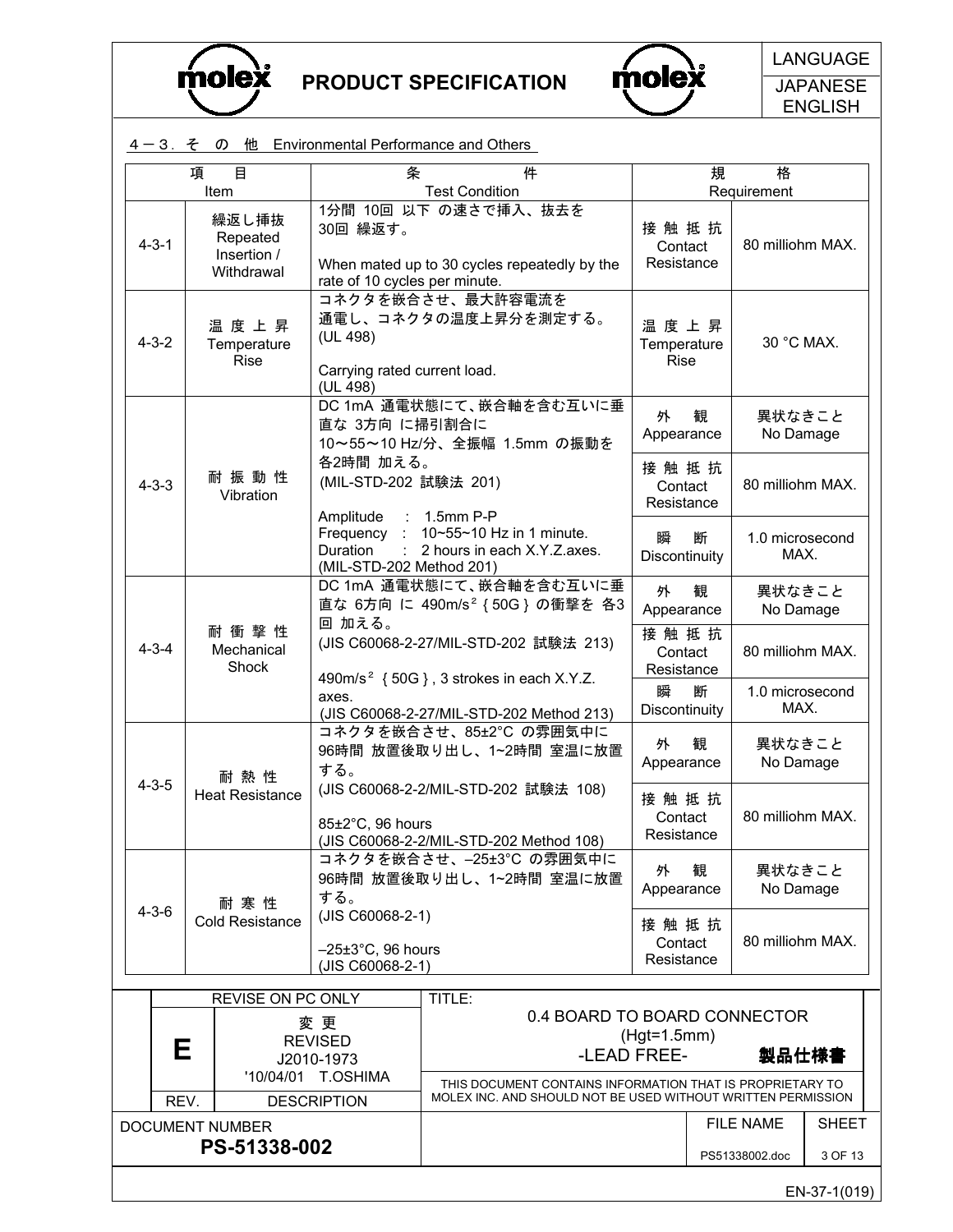



**JAPANESE** ENGLISH

|                                                 | 項                                                        | 目<br>Item  | 条                                                                                                                         | 件<br><b>Test Condition</b>                                                                         | 規                                                                              | 格<br>Requirement               |              |
|-------------------------------------------------|----------------------------------------------------------|------------|---------------------------------------------------------------------------------------------------------------------------|----------------------------------------------------------------------------------------------------|--------------------------------------------------------------------------------|--------------------------------|--------------|
|                                                 |                                                          |            |                                                                                                                           | コ ネ ク タ を 嵌 合 さ せ 、 40±2℃ 、 相 対 湿 度                                                                | 観<br>外<br>Appearance                                                           | 異状なきこと<br>No Damage            |              |
|                                                 |                                                          | 耐湿性        |                                                                                                                           | 90~95% の雰囲気中に 96時間 放置後<br>取り出し、1~2時間 室温に放置する。<br>(JIS C60068-2-3/MIL-STD-202 試験法 103)              | 接触抵抗<br>Contact<br>Resistance                                                  | 80 milliohm MAX.               |              |
|                                                 | $4 - 3 - 7$                                              | Humidity   | Temperature<br>Relative Humidity                                                                                          | $40\pm2\degree$ C<br>90~95%                                                                        | 耐電圧<br><b>Dielectric</b><br>Strength                                           | 4-1-3項満足のこと<br>Must meet 4-1-3 |              |
|                                                 |                                                          |            | Duration                                                                                                                  | 96 hours<br>(JIS C60068-2-3/MIL-STD-202 Method 103)                                                | 絶縁抵抗<br>Insulation<br>Resistance                                               | 50 Megohm MIN.                 |              |
| 温度サイクル<br>$4 - 3 - 8$<br>Temperature<br>Cycling |                                                          |            | 放置する。<br>(JIS C0025)                                                                                                      | コネクタを嵌合させ、-55℃ に 30分、+85℃<br>に 30分 これを 1サイクル とし、<br>5サイクル 繰返す。但し、温度移行時間は<br>5分以内 とする。試験後 1~2時間 室温に | 観<br>外<br>Appearance                                                           | 異状なきこと<br>No Damage            |              |
|                                                 |                                                          |            | 5 cycles of :<br>a) $-55^{\circ}$ C<br>b) $+85^{\circ}$ C<br>(JIS C0025)                                                  | 30 minutes<br>30 minutes                                                                           | 接触抵抗<br>Contact<br>Resistance                                                  | 80 milliohm MAX.               |              |
|                                                 | $4 - 3 - 9$                                              | 塩水噴霧       | コネクタを嵌合させ、35±2°C にて 5±1%<br>重量比 の塩水を 48±4時間 噴霧し、試験後常<br>温で水洗いした後、室温で乾燥させる。<br>(JIS C60068-2-11/MIL-STD-202 試験法101)        |                                                                                                    | 外<br>観<br>Appearance                                                           | 異状なきこと<br>No Damage            |              |
|                                                 |                                                          | Salt Spray | 5±1% solution at 35±2°C.                                                                                                  | 48±4 hours exposure to a salt spray from the<br>(JIS C60068-2-11/MIL-STD-202 Method 101)           | 接触抵抗<br>Contact<br>Resistance                                                  | 80 milliohm MAX.               |              |
|                                                 |                                                          | 亜硫酸ガス      | 放置する。                                                                                                                     | コネクタを嵌合させ、40±2℃ にて<br>50±5ppm の亜硫酸ガス中に 24時間                                                        | 外<br>観<br>Appearance                                                           | 異状なきこと<br>No Damage            |              |
|                                                 | $4 - 3 - 10$                                             | $SO2$ Gas  | at $40 \pm 2^{\circ}$ C.                                                                                                  | 24 hours exposure to $50 \pm 5$ ppm SO <sub>2</sub> gas                                            | 接触抵抗<br>Contact<br>Resistance                                                  | 80 milliohm MAX.               |              |
|                                                 | 半田付け性<br>$4 - 3 - 11$<br>Solderability<br>Soldering Time |            | ターミナルまたはピンをフラックスに浸し、<br>245±3°C の半田に 3±0.5秒 浸す。<br>$: 3\pm0.5$ sec.<br>Solder Temperature : 245±3 °C                      | 濡れ性<br>Solder<br>Wetting                                                                           | 浸漬面積の<br>95%以上<br>95% of immersed<br>area must show<br>no voids, pin<br>holes. |                                |              |
|                                                 |                                                          |            |                                                                                                                           |                                                                                                    |                                                                                |                                |              |
|                                                 | REVISE ON PC ONLY<br>変 更                                 |            | TITLE:<br>0.4 BOARD TO BOARD CONNECTOR                                                                                    |                                                                                                    |                                                                                |                                |              |
|                                                 | <b>REVISED</b><br>Е<br>J2010-1973                        |            |                                                                                                                           | $(Hgt=1.5mm)$<br>-LEAD FREE-                                                                       | 製品仕様書                                                                          |                                |              |
|                                                 | '10/04/01 T.OSHIMA<br>REV.<br><b>DESCRIPTION</b>         |            | THIS DOCUMENT CONTAINS INFORMATION THAT IS PROPRIETARY TO<br>MOLEX INC. AND SHOULD NOT BE USED WITHOUT WRITTEN PERMISSION |                                                                                                    |                                                                                |                                |              |
|                                                 | DOCUMENT NUMBER<br>PS-51338-002                          |            |                                                                                                                           |                                                                                                    |                                                                                | <b>FILE NAME</b>               | <b>SHEET</b> |
|                                                 |                                                          |            |                                                                                                                           |                                                                                                    |                                                                                | PS51338002.doc                 | 4 OF 13      |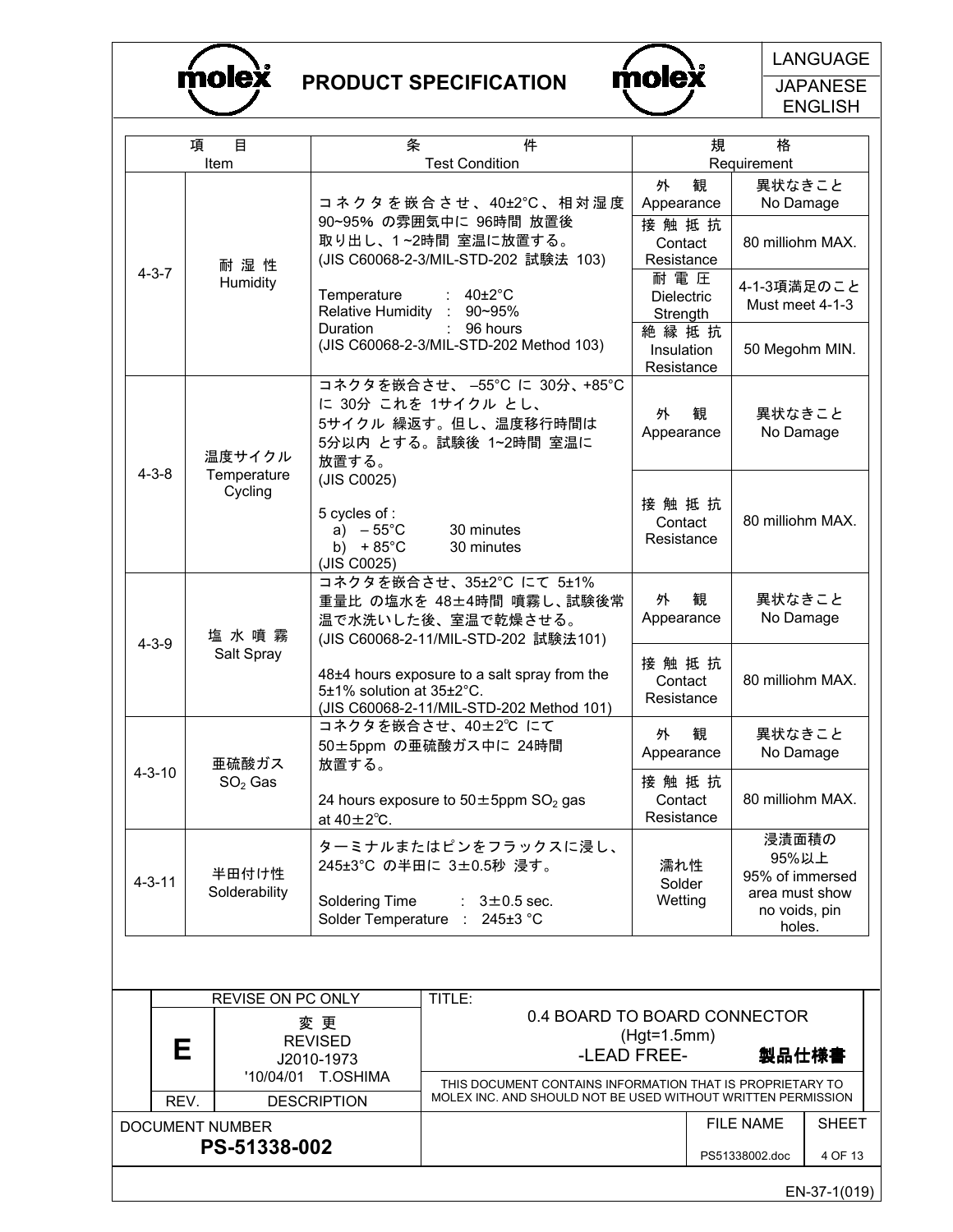molex

# PRODUCT SPECIFICATION



**JAPANESE** ENGLISH

|              |                                                                                        |                                                                                                                                                                          |                       |                                                                                                                                                 |                              |   |                                    | ᄂᄓ៴ᇰᄂ៲៴៲៲               |
|--------------|----------------------------------------------------------------------------------------|--------------------------------------------------------------------------------------------------------------------------------------------------------------------------|-----------------------|-------------------------------------------------------------------------------------------------------------------------------------------------|------------------------------|---|------------------------------------|-------------------------|
|              | 目<br>項<br>Item                                                                         | 条                                                                                                                                                                        | <b>Test Condition</b> | 件                                                                                                                                               |                              | 規 | 格<br>Requirement                   |                         |
| $4 - 3 - 12$ | 半田耐熱性<br>Resistance to<br>Soldering Heat                                               | リフロー時<br>Reflow soldering method<br>Repeat paragraph 7, condition twice.<br>(手半田)<br>Soldering iron method<br>秒加熱する。<br>Soldering time<br>Solder temperature : 370~400°C |                       | 第7項の条件にてリフローを2回実施する。<br>端子先端より0.2mm、金具先端より0.2mmの<br>位置まで370~400℃の半田ゴテにて最大5<br>0.2mm from terminal tip and fitting nail tip.<br>: 5 seconds MAX. | 外<br>Appearance              | 観 | 端子ガタ、割れ等<br>異状なきこと<br>No Damage    |                         |
|              |                                                                                        |                                                                                                                                                                          |                       |                                                                                                                                                 | ):参考規格                       |   | Reference                          | Standard                |
|              |                                                                                        |                                                                                                                                                                          |                       | ſ                                                                                                                                               | }:参考単位                       |   | Reference                          | Unit                    |
|              | 【5. 外観形状、寸法及び材質 PRODUCT SHAPE, DIMENSIONS AND MATERIALS】<br>図面参照 Refer to the drawing. |                                                                                                                                                                          |                       |                                                                                                                                                 |                              |   |                                    |                         |
|              |                                                                                        |                                                                                                                                                                          |                       |                                                                                                                                                 |                              |   |                                    |                         |
|              | <b>REVISE ON PC ONLY</b>                                                               |                                                                                                                                                                          | TITLE:                |                                                                                                                                                 |                              |   |                                    |                         |
| Е            | 変 更<br><b>REVISED</b><br>J2010-1973<br>'10/04/01                                       | T.OSHIMA                                                                                                                                                                 |                       | 0.4 BOARD TO BOARD CONNECTOR<br>THIS DOCUMENT CONTAINS INFORMATION THAT IS PROPRIETARY TO                                                       | $(Hgt=1.5mm)$<br>-LEAD FREE- |   | 製品仕様書                              |                         |
| REV.         | <b>DESCRIPTION</b>                                                                     |                                                                                                                                                                          |                       | MOLEX INC. AND SHOULD NOT BE USED WITHOUT WRITTEN PERMISSION                                                                                    |                              |   |                                    |                         |
|              | DOCUMENT NUMBER<br>PS-51338-002                                                        |                                                                                                                                                                          |                       |                                                                                                                                                 |                              |   | <b>FILE NAME</b><br>PS51338002.doc | <b>SHEET</b><br>5 OF 13 |
|              |                                                                                        |                                                                                                                                                                          |                       |                                                                                                                                                 |                              |   |                                    |                         |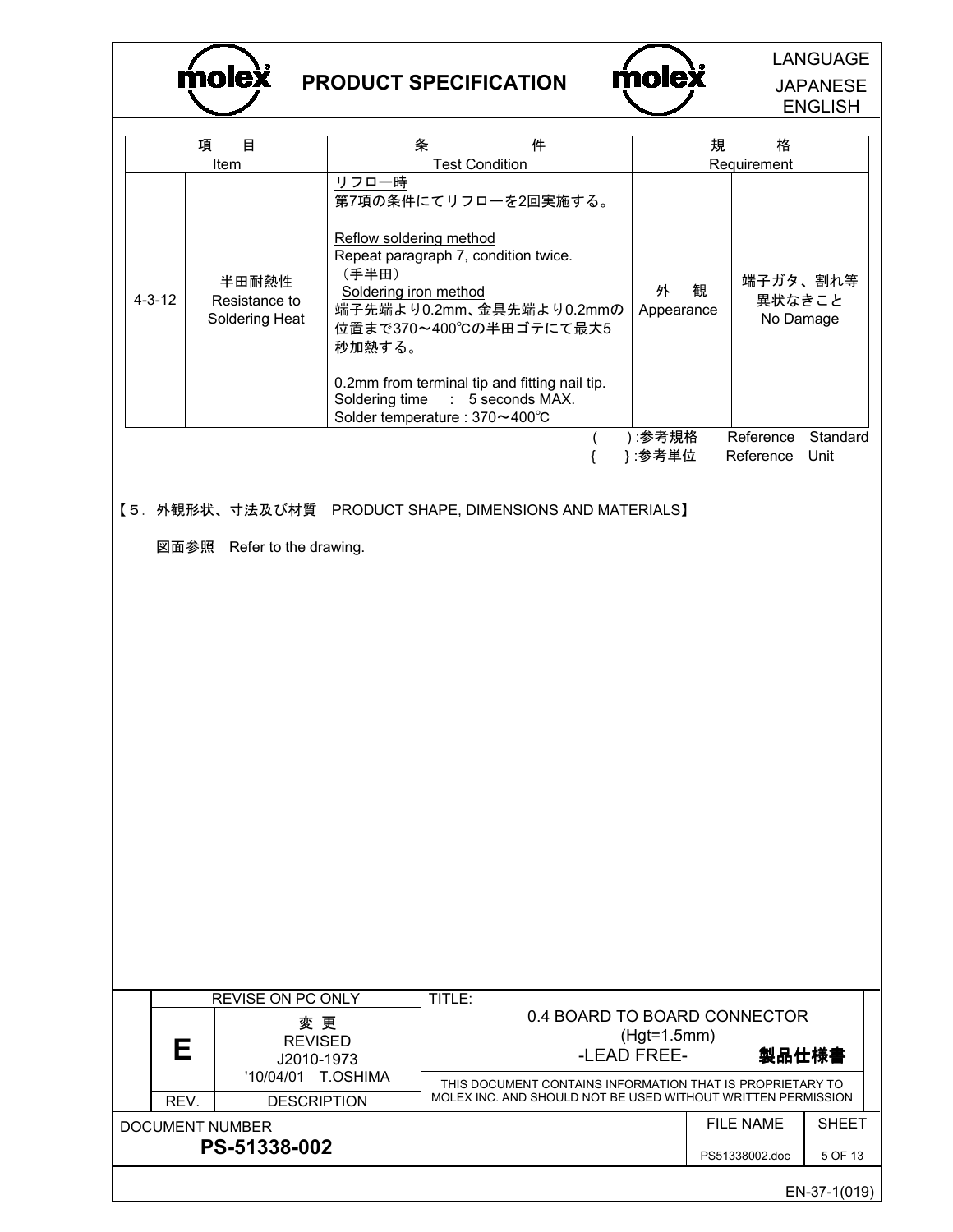



**JAPANESE** ENGLISH

#### 【6.挿入力及び抜去力 INSERTION/WITHDRAWAL FORCE】

| 極数                     | 単位                                   |                                  | 挿入力 (最大値)<br>Insertion (MAX.) |                   |                                                                                                                           |               | 抜去力 (最小値)<br>Withdrawal (MIN.) |                  |              |
|------------------------|--------------------------------------|----------------------------------|-------------------------------|-------------------|---------------------------------------------------------------------------------------------------------------------------|---------------|--------------------------------|------------------|--------------|
| No. of<br><b>CKT</b>   | <b>UNIT</b>                          | 初回<br>1st                        | 6回目<br>6th                    | 30回目<br>30th      | 初回<br>1st                                                                                                                 |               | 6回目<br>6th                     | 30回目<br>30th     |              |
| 12                     | ${\sf N}$<br>$\{kgf\}$               | 14.2<br>${1.4}$                  | 14.2<br>${1.4}$               | 14.2<br>${1.4}$   | 2.31<br>${0.23}$                                                                                                          |               | 2.31<br>${0.23}$               | 2.31<br>${0.23}$ |              |
| 20                     | ${\sf N}$<br>{kgf}                   | 23.6<br>${2.4}$                  | 23.6<br>${2.4}$               | 23.6<br>${2.4}$   | 3.92<br>${0.40}$                                                                                                          |               | 3.92<br>${0.40}$               | 3.92<br>${0.40}$ |              |
| 22                     | ${\sf N}$<br>$\{kgf\}$               | 25.9<br>${2.64}$                 | 25.9<br>${2.64}$              | 25.9<br>${2.64}$  | 4.31<br>${0.44}$                                                                                                          |               | 4.31<br>${0.44}$               | 4.31<br>${0.44}$ |              |
| 24                     | $\mathsf{N}$<br>{kgf}                | 28.3<br>${2.88}$                 | 28.3<br>${2.88}$              | 28.3<br>${2.88}$  | 4.70<br>${0.48}$                                                                                                          |               | 4.70<br>${0.48}$               | 4.70<br>${0.48}$ |              |
| 26                     | $\mathsf{N}$<br>{kgf}                | 30.6<br>${3.12}$                 | 30.6<br>${3.12}$              | 30.6<br>${3.12}$  | 5.09<br>${0.52}$                                                                                                          |               | 5.09<br>${0.52}$               | 5.09<br>${0.52}$ |              |
| 30                     | $\overline{\mathsf{N}}$<br>{kgf}     | 35.3<br>${3.6}$                  | 35.3<br>${3.6}$               | 35.3<br>${3.6}$   | 5.88<br>${0.60}$                                                                                                          |               | 5.88<br>${0.60}$               | 5.88<br>${0.60}$ |              |
| 34                     | ${\sf N}$<br>{kgf}                   | 40.0<br>${4.08}$                 | 40.0<br>${4.08}$              | 40.0<br>${4.08}$  | 6.66<br>${0.68}$                                                                                                          |               | 6.66<br>${0.68}$               | 6.66<br>${0.68}$ |              |
| 40                     | $\mathsf{N}$<br>{kgf}                | 47.1<br>${4.8}$                  | 47.1<br>${4.8}$               | 47.1<br>${4.8}$   | 7.84<br>${0.80}$                                                                                                          |               | 7.84<br>${0.80}$               | 7.84<br>${0.80}$ |              |
| 50                     | $\overline{\mathsf{N}}$<br>{kgf}     | 58.8<br>${6.0}$                  | 58.8<br>${6.0}$               | 58.8<br>${6.0}$   | 9.80<br>${1.00}$                                                                                                          |               | 9.80<br>${1.00}$               | 9.80<br>${1.00}$ |              |
| 60                     | $\mathsf{N}$<br>$\{kgf\}$            | 70.6<br>${7.2}$                  | 70.6<br>${7.2}$               | 70.6<br>${7.2}$   | 11.7<br>${1.20}$                                                                                                          |               | 11.7<br>${1.20}$               | 11.7<br>${1.20}$ |              |
| 70                     | ${\sf N}$<br>{kgf}                   | 82.4<br>${8.4}$                  | 82.4<br>${8.4}$               | 82.4<br>${8.4}$   | 13.7<br>${1.40}$                                                                                                          |               | 13.7<br>${1.40}$               | 13.7<br>${1.40}$ |              |
| 80                     | N<br>{kgf}                           | 94.1<br>${9.6}$                  | 94.1<br>${9.6}$               | 94.1<br>${9.6}$   | 15.6<br>${1.60}$                                                                                                          |               | 15.6<br>${1.60}$               | 15.6<br>${1.60}$ |              |
| 90                     | $\mathsf{N}$<br>{kgf}                | 105.9<br>${10.8}$                | 105.9<br>${10.8}$             | 105.9<br>${10.8}$ | 17.6<br>${1.80}$                                                                                                          |               | 17.6<br>${1.80}$               | 17.6<br>${1.80}$ |              |
| 100                    | ${\sf N}$<br>$\{kgf\}$               | 117.6<br>${12.0}$                | 117.6<br>${12.0}$             | 117.6<br>${12.0}$ | 19.6<br>${2.00}$                                                                                                          |               | 19.6<br>${2.00}$               | 19.6<br>${2.00}$ |              |
| 120                    | $\overline{\mathsf{N}}$<br>$\{kgf\}$ | 141.2<br>${14.4}$                | 141.2<br>${14.4}$             | 141.2<br>${14.4}$ | 23.5<br><u>{2.40}   {2</u><br>}:参考単位                                                                                      | ${2.40}$      | 23.5                           | 23.5<br>${2.40}$ |              |
|                        |                                      |                                  |                               |                   |                                                                                                                           |               |                                | Reference Unit   |              |
|                        |                                      |                                  |                               |                   |                                                                                                                           |               |                                |                  |              |
|                        | REVISE ON PC ONLY                    |                                  | TITLE:                        |                   |                                                                                                                           |               |                                |                  |              |
|                        |                                      | 変 更<br><b>REVISED</b>            |                               |                   | 0.4 BOARD TO BOARD CONNECTOR                                                                                              | $(Hgt=1.5mm)$ |                                |                  |              |
| Е                      |                                      | J2010-1973<br>'10/04/01 T.OSHIMA |                               |                   | -LEAD FREE-                                                                                                               |               |                                | 製品仕様書            |              |
| REV.                   |                                      | <b>DESCRIPTION</b>               |                               |                   | THIS DOCUMENT CONTAINS INFORMATION THAT IS PROPRIETARY TO<br>MOLEX INC. AND SHOULD NOT BE USED WITHOUT WRITTEN PERMISSION |               |                                |                  |              |
| <b>DOCUMENT NUMBER</b> | PS-51338-002                         |                                  |                               |                   |                                                                                                                           |               |                                | <b>FILE NAME</b> | <b>SHEET</b> |
|                        |                                      |                                  |                               |                   |                                                                                                                           |               |                                | PS51338002.doc   | 6 OF 13      |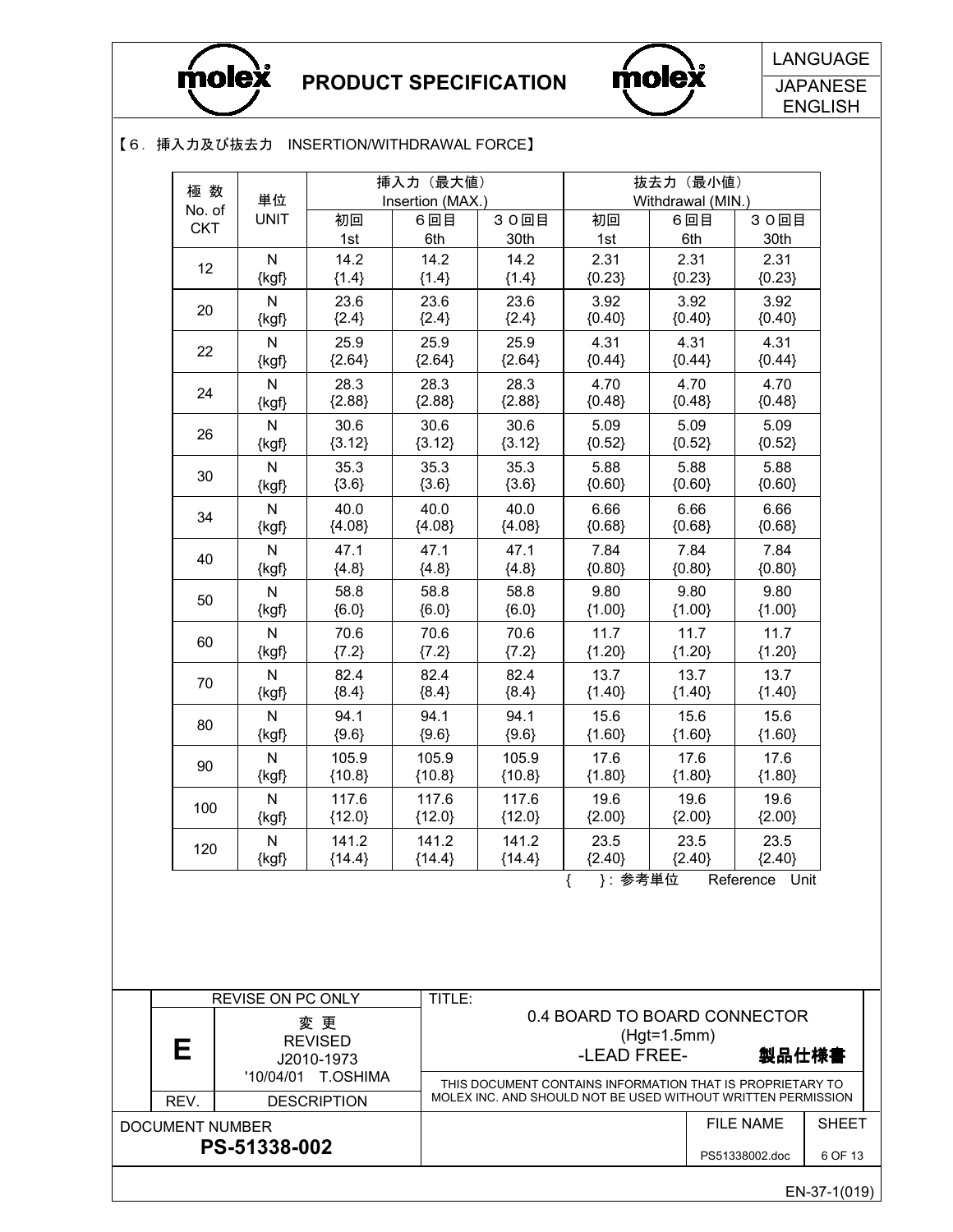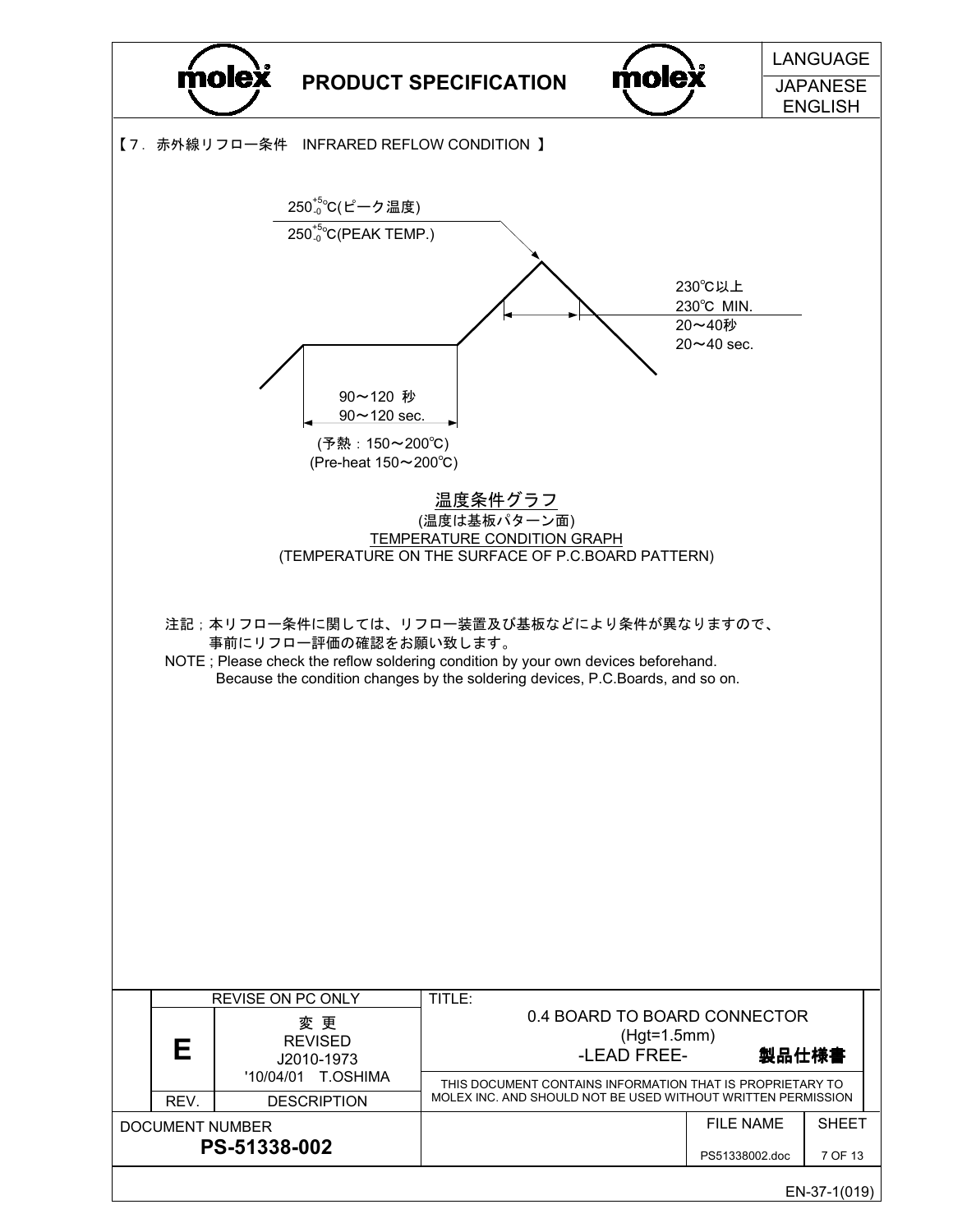|                                |                                                |                                                                         |                                                                                                                                                                                                                                                                                                                                     |                                                              |                  | <b>LANGUAGE</b> |
|--------------------------------|------------------------------------------------|-------------------------------------------------------------------------|-------------------------------------------------------------------------------------------------------------------------------------------------------------------------------------------------------------------------------------------------------------------------------------------------------------------------------------|--------------------------------------------------------------|------------------|-----------------|
|                                | molex<br>molex<br><b>PRODUCT SPECIFICATION</b> |                                                                         | <b>JAPANESE</b>                                                                                                                                                                                                                                                                                                                     |                                                              |                  |                 |
|                                |                                                |                                                                         |                                                                                                                                                                                                                                                                                                                                     |                                                              |                  | <b>ENGLISH</b>  |
|                                |                                                | 【8. 取り扱い上の注意事項 INSTRUCTION UPON USAGE】                                  |                                                                                                                                                                                                                                                                                                                                     |                                                              |                  |                 |
| [嵌合]                           |                                                | 嵌合は極力嵌合軸に沿って平行に行って下さい。(図-1)<br>後に嵌合して下さい。(図一2)<br>このような嵌合はお避け下さい。 (図一3) | その際、リセハウジングとプラグの内壁同士を合せる様に位置決めした後に押し込み嵌合して下さい。<br>斜めの嵌合になる場合は10°以下の角度でリセハウジングとプラグの内壁同士を軽く当て、位置決めした<br>尚、リセハウジングの外壁とプラグ外壁とを当てた(支点とした)状態で嵌合を行いますと、反支点側の<br>リセハウジングとプラグの内壁同士が干渉し、ハウジングの破壊およびピン損傷の恐れが有りますので                                                                                                                             |                                                              |                  |                 |
| (Figure-3)                     | in angle . (Figure-2)                          |                                                                         | Please mate the connector with parallel manner. (Figure-1)<br>Please locate the inside wall of the rec housing and the plug after mating.<br>In the case of skew mating, please do not mate the connector at more than 10° lead<br>Please do not mate the rec and plug at an angle as this way, cause the housing or pin is broken. |                                                              |                  |                 |
| [抜去]                           |                                                | 抜去は極力嵌合軸に沿って平行に行って下さい。 (図-1)                                            | または、左右に少しづつ振りながら行って下さい。 (図-4)<br>(過度のこじり抜去には注意して下さい。ハウジングの破壊およびピン損傷の原因となります。)                                                                                                                                                                                                                                                       |                                                              |                  | (図-5)           |
| (Figure-5)                     |                                                | or swing them right to left slightly. (Figure-4)                        | Please extract the connector with parallel manner. (Figure-1),<br>(Please take care of excess twist extraction, otherwise cause the housing or pin is broken.)                                                                                                                                                                      |                                                              |                  |                 |
|                                |                                                |                                                                         |                                                                                                                                                                                                                                                                                                                                     |                                                              |                  |                 |
|                                |                                                |                                                                         |                                                                                                                                                                                                                                                                                                                                     |                                                              |                  |                 |
|                                |                                                |                                                                         |                                                                                                                                                                                                                                                                                                                                     |                                                              |                  |                 |
|                                |                                                |                                                                         |                                                                                                                                                                                                                                                                                                                                     |                                                              |                  |                 |
|                                | REVISE ON PC ONLY                              |                                                                         | TITLE:                                                                                                                                                                                                                                                                                                                              |                                                              |                  |                 |
| Е                              |                                                | 変 更<br><b>REVISED</b><br>J2010-1973                                     |                                                                                                                                                                                                                                                                                                                                     | 0.4 BOARD TO BOARD CONNECTOR<br>$(Hgt=1.5mm)$<br>-LEAD FREE- |                  | 製品仕様書           |
|                                | '10/04/01                                      | T.OSHIMA                                                                | THIS DOCUMENT CONTAINS INFORMATION THAT IS PROPRIETARY TO<br>MOLEX INC. AND SHOULD NOT BE USED WITHOUT WRITTEN PERMISSION                                                                                                                                                                                                           |                                                              |                  |                 |
| REV.<br><b>DOCUMENT NUMBER</b> |                                                | <b>DESCRIPTION</b>                                                      |                                                                                                                                                                                                                                                                                                                                     |                                                              | <b>FILE NAME</b> | SHEET           |
|                                | PS-51338-002                                   |                                                                         |                                                                                                                                                                                                                                                                                                                                     |                                                              | PS51338002.doc   | 8 OF 13         |
|                                |                                                |                                                                         |                                                                                                                                                                                                                                                                                                                                     |                                                              |                  | EN-37-1(019)    |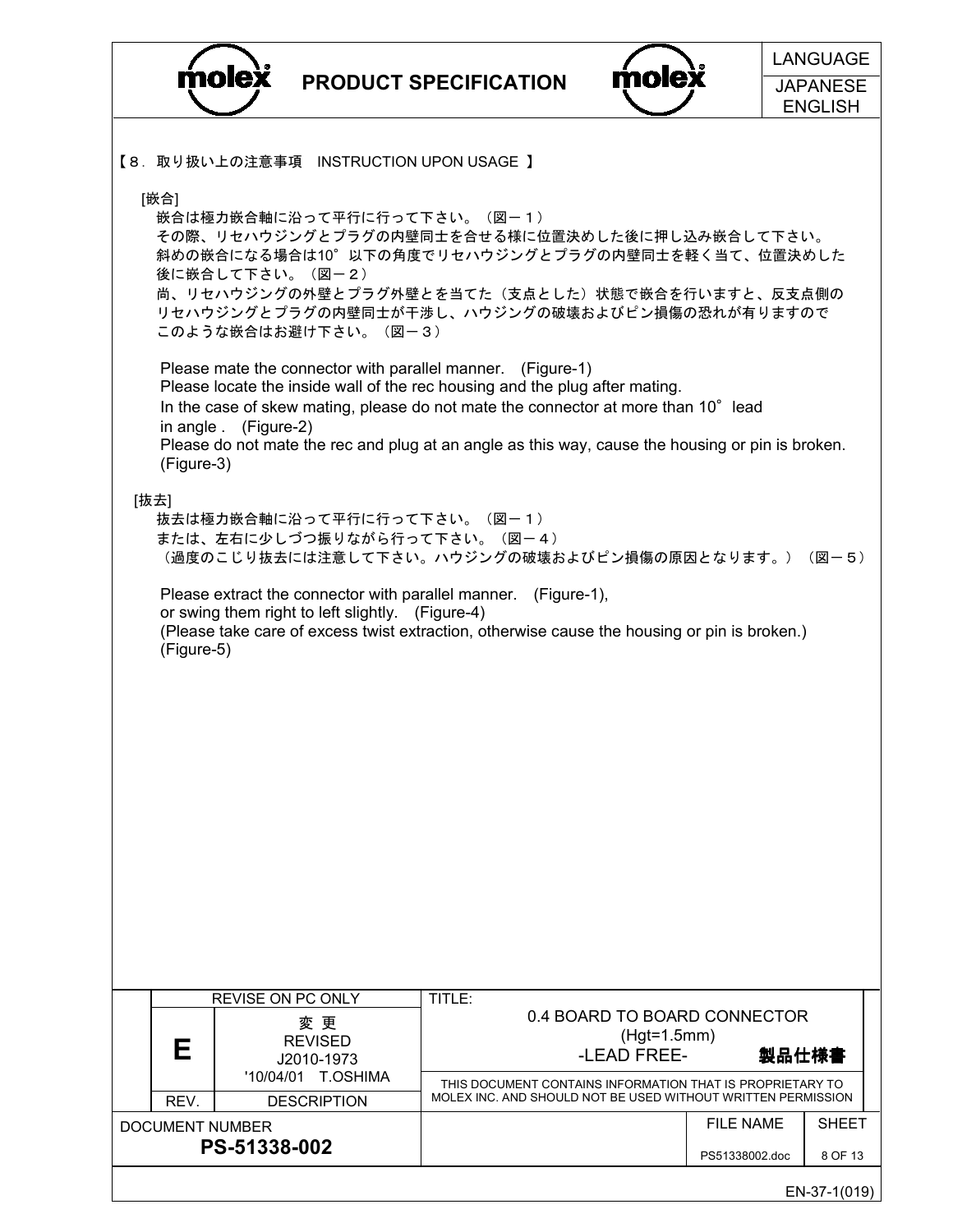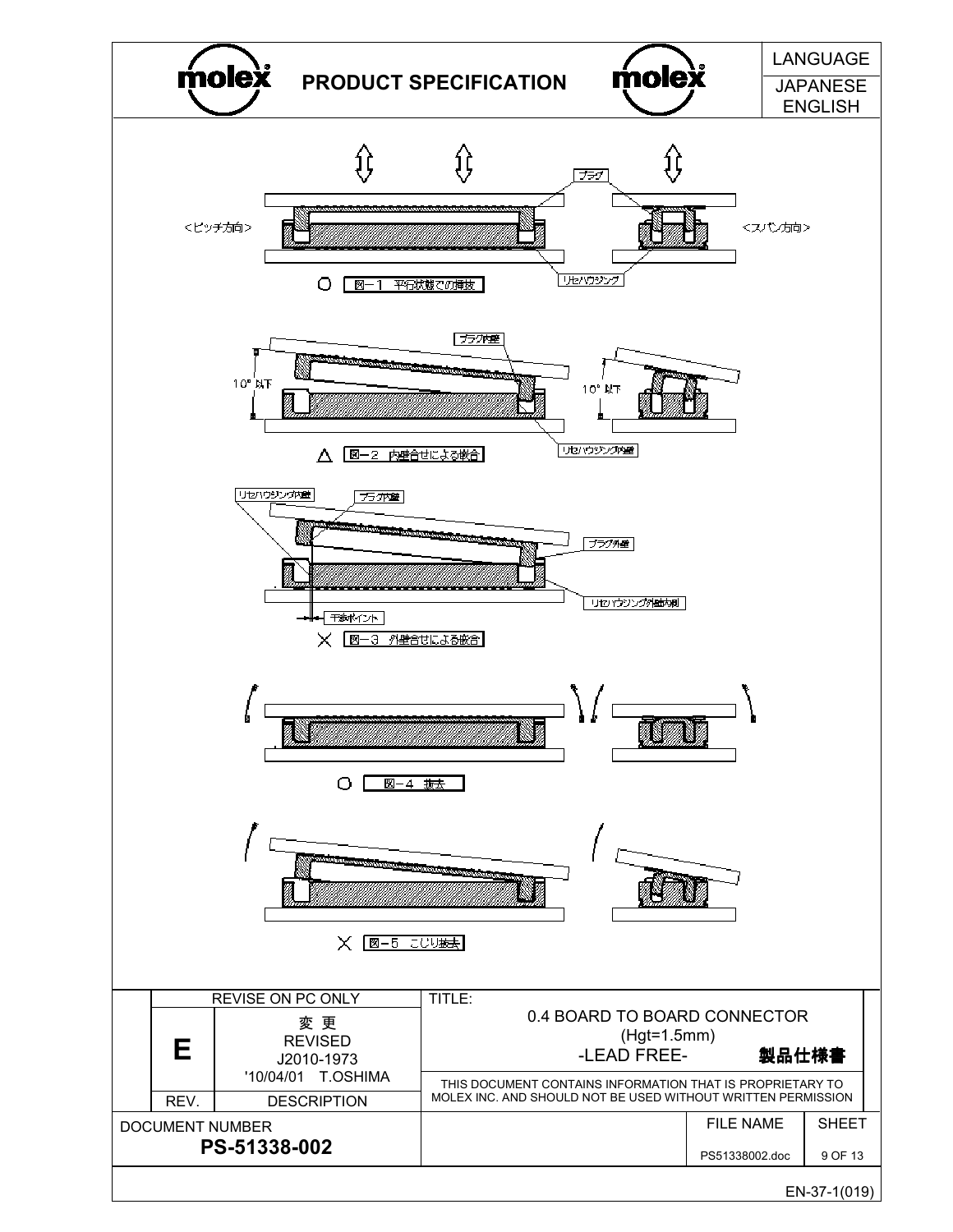

DOCUMENT NUMBER

PS-51338-002

PRODUCT SPECIFICATION



|                                                                                                                                        |                                              |                                                                                                                                                                                                                       | <b>ENGLISH</b> |  |  |  |  |
|----------------------------------------------------------------------------------------------------------------------------------------|----------------------------------------------|-----------------------------------------------------------------------------------------------------------------------------------------------------------------------------------------------------------------------|----------------|--|--|--|--|
| 【9. その他 注意事項                                                                                                                           | OTHERS]<br>1. 基板実装前に端子周辺の成形品に過度の荷重を掛けないで下さい。 | Prohibit from applying an excessive load to the housing around terminals before mounting on P.C. Board.                                                                                                               |                |  |  |  |  |
| performance.                                                                                                                           |                                              | 2. 成形品の色相に多少の違いを生じる場合がありますが、製品性能には影響ありません。<br>There may be slight differences in the housing coloring, but there will be no influence on the product's                                                                |                |  |  |  |  |
|                                                                                                                                        | 3. 基板実装前後に端子に触らないでください。                      | Please do not touch the terminals before ot after reflowing the connector onto the printed circuit board.                                                                                                             |                |  |  |  |  |
| せん。                                                                                                                                    |                                              | 4. 本製品の樹脂部に黒点、ウエルド部の線、多少の傷が確認される事がありますが、製品性能には影響ございま<br>Although this product may have a small black mark, a weld line or a scratch on the housing, these will not have                                               |                |  |  |  |  |
|                                                                                                                                        | any influence on the product's performance.  |                                                                                                                                                                                                                       |                |  |  |  |  |
| 5. 実装時は位置決めマーク(フィデューシャルマーク)等を設け、実装ずれに注意してください。<br>There are instruction of design the following. Please prepared without pattern area. |                                              |                                                                                                                                                                                                                       |                |  |  |  |  |
| 6. 本製品の一般性能確認はリジット基板にて実施おります。フレキシブル基板等の特殊な基板へ実装する場合は、<br>事前に実装確認等を行った上でご使用願います。                                                        |                                              |                                                                                                                                                                                                                       |                |  |  |  |  |
|                                                                                                                                        |                                              | The product performance was tested using rigid printed circuit board. In case the product needs to be reflowed<br>onto flexible circuit board, please conduct a reflow test on the flexible circuit board in advance. |                |  |  |  |  |
|                                                                                                                                        | prevent deformation of the FPC.              | 7. フレキシブル基板に実装する場合は、基板の変形を防止するため、補強板のご使用をお勧めします。<br>Please add a stiffener on the flexible printed circuit (FPC) when you mount the connector onto FPC in order to                                                    |                |  |  |  |  |
| solder wicking                                                                                                                         | 設定して下さい。                                     | プラグ側は特に低背になっておりますので、接点部への半田上がりが発生しないように、リフロー条件を<br>Due to the low profile design, especially 503108, please be cautious to set the reflow condition to prevent                                                        |                |  |  |  |  |
|                                                                                                                                        | とし、コネクタ中央部にて Max0.02mmとして下さい。                | 8. 実装性能(平坦度)は、実装基板の反りの影響を含まないものと致します。基板の反りはコネクタ両端部を基準                                                                                                                                                                 |                |  |  |  |  |
|                                                                                                                                        | connector edge to the other.                 | The mounting specification for coplanarity does not include the influence of warpage of the printed circuit<br>board. The warpage of the printed circuit board should be a maximum of 0.02mm if measuring from one    |                |  |  |  |  |
|                                                                                                                                        | 異なることがあります。                                  | 9. 実装条件(基板、メタルマスク、クリーム半田など)により、コネクタの実装状態(半田上がり)が                                                                                                                                                                      |                |  |  |  |  |
| connectors.                                                                                                                            |                                              | Fillet condition might be different depending on the mounting condition, please care of fillet condition of                                                                                                           |                |  |  |  |  |
|                                                                                                                                        |                                              | 10. リフロー条件によっては、樹脂部に変色が発生する場合がありますが、製品性能に影響はありません<br>There may be a case which changes housing color by depending on reflow conditions. However, it does                                                              |                |  |  |  |  |
|                                                                                                                                        | not affect on connector performance.         |                                                                                                                                                                                                                       |                |  |  |  |  |
|                                                                                                                                        | REVISE ON PC ONLY                            | TITLE:<br>0.4 BOARD TO BOARD CONNECTOR                                                                                                                                                                                |                |  |  |  |  |
|                                                                                                                                        | 変 更<br><b>REVISED</b>                        | $(Hgt=1.5mm)$                                                                                                                                                                                                         |                |  |  |  |  |
| Е                                                                                                                                      | J2010-1973<br>'10/04/01 T.OSHIMA             | -LEAD FREE-                                                                                                                                                                                                           | 製品仕様書          |  |  |  |  |
| REV.                                                                                                                                   | <b>DESCRIPTION</b>                           | THIS DOCUMENT CONTAINS INFORMATION THAT IS PROPRIETARY TO<br>MOLEX INC. AND SHOULD NOT BE USED WITHOUT WRITTEN PERMISSION                                                                                             |                |  |  |  |  |

PS51338002.doc 10 OF 13

FILE NAME

SHEET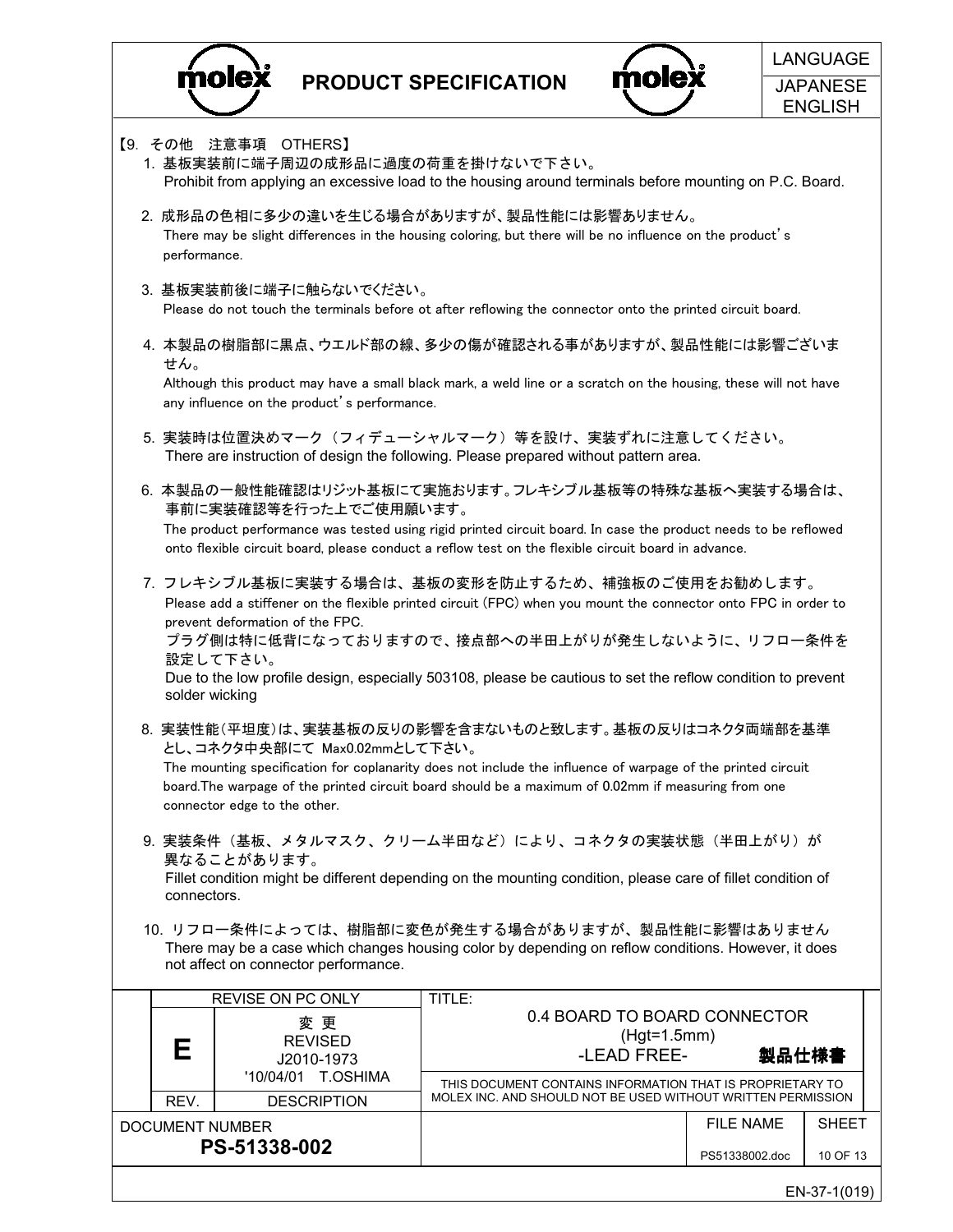



|  | 11. リフロー条件によっては、端子めっき部よりヨリ等が発生する場合がありますが、製品性能に影響は<br>There may be a case that the plating surface looks wavy by depending on reflow conditions. However, it |                                                   |                                                                                                                                                                                                                                                                                                                                                    |                  |              |
|--|-------------------------------------------------------------------------------------------------------------------------------------------------------------|---------------------------------------------------|----------------------------------------------------------------------------------------------------------------------------------------------------------------------------------------------------------------------------------------------------------------------------------------------------------------------------------------------------|------------------|--------------|
|  |                                                                                                                                                             | product's performance.                            | 12. リフロー後、半田付け部に変色が見られることがありますが、製品性能に影響はありません。<br>Although there might be some discoloration seen on the soldering tail after reflow, this will not influence the                                                                                                                                                                                  |                  |              |
|  | ません.                                                                                                                                                        |                                                   | 13. 本製品は端子先端部に、カット面がある為に端子先端部の実装性(基板への半田付け性)は、端子側面・後側に<br>比べて悪くなります。しかし、側面及び後側においてフィレットが形成されていれば、機能及び強度に問題はあり                                                                                                                                                                                                                                      |                  |              |
|  |                                                                                                                                                             | retention force.                                  | Because this product has a cutoff area on the tip of the terminal, the solderability performance in this area is<br>not as good as compared to the side/back of the terminal. However, by building a good soldering fillet at the<br>side/back of the terminal, there will be no issue on either the product function or the printed circuit board |                  |              |
|  |                                                                                                                                                             | 念されます。従って全てのターミナルテール部に半田付けを行って下さい。                | 14. 半田実装部の未半田は、ターミナル脱落、ピン間ショート、ターミナル座屈、またコネクタの基板からの外れが懸                                                                                                                                                                                                                                                                                            |                  |              |
|  |                                                                                                                                                             |                                                   | If you leave any soldering area on this product open, there may be the possibility of a missing terminal short<br>circuiting between pins, terminal buckling or the potential for the connector to come off of the printed circuit<br>board. Therefore, please solder all of the terminals on the printed circuit board.                           |                  |              |
|  |                                                                                                                                                             | になります。                                            | 15. 実装後において手半田コテによるリペアーを行なう際は、必ず仕様書掲載の条件以内で行なって下さい。<br>条件を超えて実施した場合、端子の抜け、接点ギャップの変化、モールドの変形、溶融等、破損の原因                                                                                                                                                                                                                                              |                  |              |
|  |                                                                                                                                                             | product specification. (4-3-11)                   | When conducting manual repairs using a soldering iron, please follow the soldering conditions shown in the                                                                                                                                                                                                                                         |                  |              |
|  |                                                                                                                                                             |                                                   | If the conditions in the product spec are not followed, it may cause the terminals to fall off, a change in the<br>contact gap, a deformation of the housing, melting of the housing, and damage the connector.                                                                                                                                    |                  |              |
|  |                                                                                                                                                             | り接触、機能不良に至る場合があります。                               | 16. 半田こてによる手修正を行なう際、過度の半田やフラックスを使用しないで下さい。半田上がりやフラックス上がりによ                                                                                                                                                                                                                                                                                         |                  |              |
|  |                                                                                                                                                             |                                                   | When conducting manual repairs using a soldering iron, please do not use more solder and flux than needed. This<br>may cause solder wicking and flux wicking issues, and it will eventually cause a contact defect and functional issues.                                                                                                          |                  |              |
|  |                                                                                                                                                             | 17. 基板実装後に、基板を直接積み重ねないように、注意してください。               | After mounting of connectors, please care of not pile up on boards which mounted connectors directly.                                                                                                                                                                                                                                              |                  |              |
|  |                                                                                                                                                             |                                                   | 18. 嵌合の際、嵌合が不十分にならないようにご注意下さい。また、セットへの組み込み後も、<br>振動、衝撃等で嵌合の浮きが発生しないような状態にて使用してください。                                                                                                                                                                                                                                                                |                  |              |
|  |                                                                                                                                                             | After mating, complete mating shall be confirmed. | Please consider to take measure to hold the mated connectors with chassis against shock or vibration.                                                                                                                                                                                                                                              |                  |              |
|  |                                                                                                                                                             |                                                   |                                                                                                                                                                                                                                                                                                                                                    |                  |              |
|  |                                                                                                                                                             | <b>REVISE ON PC ONLY</b>                          | TITLE:                                                                                                                                                                                                                                                                                                                                             |                  |              |
|  |                                                                                                                                                             | 変 更                                               | 0.4 BOARD TO BOARD CONNECTOR                                                                                                                                                                                                                                                                                                                       |                  |              |
|  | Е                                                                                                                                                           | <b>REVISED</b><br>J2010-1973                      | $(Hgt=1.5mm)$<br>-LEAD FREE-                                                                                                                                                                                                                                                                                                                       | 製品仕様書            |              |
|  |                                                                                                                                                             | '10/04/01 T.OSHIMA                                | THIS DOCUMENT CONTAINS INFORMATION THAT IS PROPRIETARY TO<br>MOLEX INC. AND SHOULD NOT BE USED WITHOUT WRITTEN PERMISSION                                                                                                                                                                                                                          |                  |              |
|  | REV.                                                                                                                                                        | <b>DESCRIPTION</b><br><b>DOCUMENT NUMBER</b>      |                                                                                                                                                                                                                                                                                                                                                    | <b>FILE NAME</b> | <b>SHEET</b> |
|  |                                                                                                                                                             | PS-51338-002                                      |                                                                                                                                                                                                                                                                                                                                                    | PS51338002.doc   | 11 OF 13     |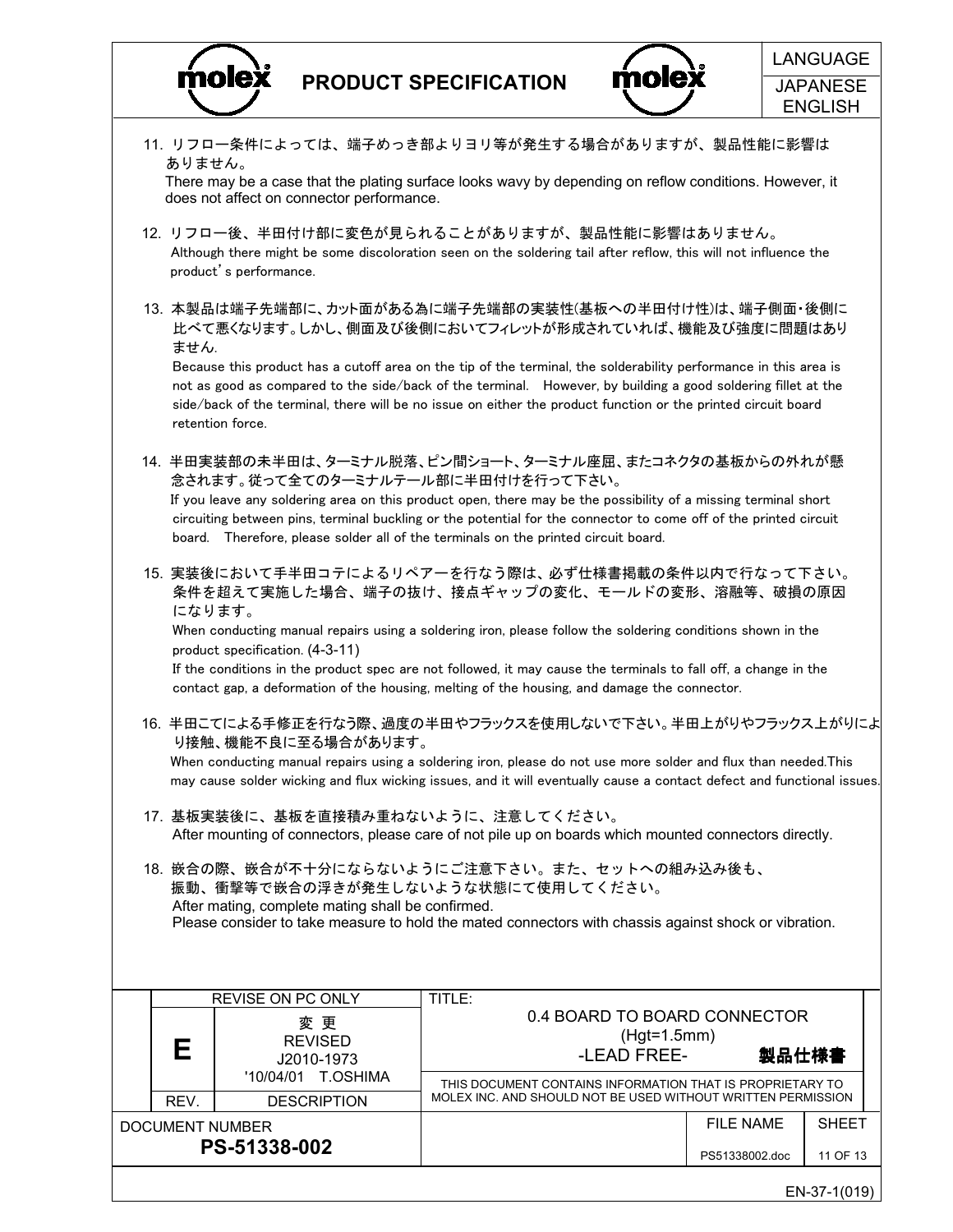



- 19. 本製品をご使用時に取り付けられた電線・プリント基板の共振や、機器の回転構造や可動部分の動作により コネクタ嵌合部(接点部)が常に動いてしまう状態での御使用は避けて下さい。接触部の摺動磨耗等による 接触不 良の原因となります。 従って、機器内で電線・プリント基板を固定し、共振を抑える等の処置をお願い致します。 Please do not use the connector in a condition where the wire, the printed circuit board, or the contact area is experiencing a sympathetic vibration of wires and printed circuit board, and constant movement of devices. This may cause a defect in the contact due to the contact area being worn down. Therefore, please fix wires and printed circuit board on the chassis, and reduces sympathetic vibration.
- 20. 本製品をSn-Ag-Cu系(重量比96.5%-3%-0.5%)以外の半田でご使用される場合は、 事前に半田付け性、半田剥離強度などをご確認くださるようお願いします。 If an alternative solder past is used (other than Sn-Ag-Cu 96.5%-3%-0.5%), please ensure in advance that the solderability and PWB peeling force will not have any issues.
- 21. コネクタの性能を損なう恐れがある為、コネクタの洗浄は、行わないで下さい。 Please do not conduct any "washing process" on the connector because it may damage the product's function.

|  |                                 | <b>REVISE ON PC ONLY</b>           | TITLE:                                                                                                                    |                                                                       |              |  |  |  |
|--|---------------------------------|------------------------------------|---------------------------------------------------------------------------------------------------------------------------|-----------------------------------------------------------------------|--------------|--|--|--|
|  | Е                               | 変更<br><b>REVISED</b><br>J2010-1973 |                                                                                                                           | 0.4 BOARD TO BOARD CONNECTOR<br>$(Hgt=1.5mm)$<br>製品仕様書<br>-LEAD FREE- |              |  |  |  |
|  |                                 | T.OSHIMA<br>'10/04/01              | THIS DOCUMENT CONTAINS INFORMATION THAT IS PROPRIETARY TO<br>MOLEX INC. AND SHOULD NOT BE USED WITHOUT WRITTEN PERMISSION |                                                                       |              |  |  |  |
|  | REV.                            | <b>DESCRIPTION</b>                 |                                                                                                                           |                                                                       |              |  |  |  |
|  | DOCUMENT NUMBER<br>PS-51338-002 |                                    |                                                                                                                           | FII F NAMF                                                            | <b>SHEET</b> |  |  |  |
|  |                                 |                                    |                                                                                                                           | PS51338002.doc                                                        | 12 OF 13     |  |  |  |
|  |                                 |                                    |                                                                                                                           |                                                                       | EN-37-1(019) |  |  |  |